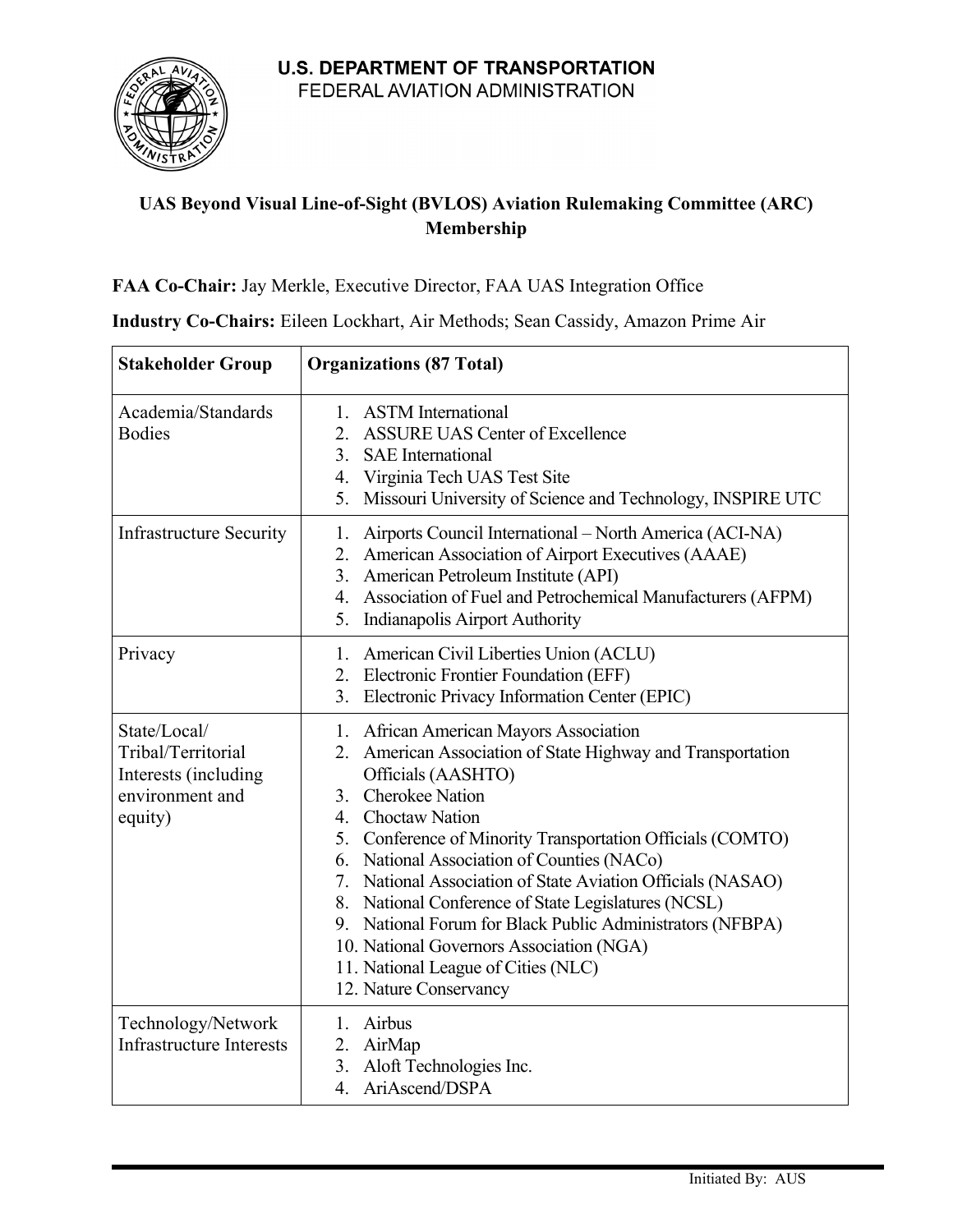|                                             | 5. AT&T<br><b>AURA</b> Network<br>6.<br>7. ANRA<br>8. DroneUp<br>9. Echodyne<br>10. Iris Automation<br>11. L3 Harris<br>12. OneSky<br>13. Praxis Aerospace Concepts<br>14. Qualcomm<br>15. T-Mobile<br>16. Verizon/Skyward<br>17. Vigilant Aerospace                                                                                                                                                                                                                                    |
|---------------------------------------------|-----------------------------------------------------------------------------------------------------------------------------------------------------------------------------------------------------------------------------------------------------------------------------------------------------------------------------------------------------------------------------------------------------------------------------------------------------------------------------------------|
| <b>Traditional Aviation</b><br>Associations | 1. Aerospace Industries Association (AIA)<br>2. Air Line Pilots Association (ALPA)<br>3. Aircraft Owners and Pilots Association (AOPA)<br>4. Flight Safety Foundation (FSF)<br>5. General Aviation Manufacturers Association (GAMA)<br>6. Helicopter Association International (HAI)<br>7. Latino Pilots Association<br>8. National Air Traffic Controllers Association (NATCA)<br>9. Organization of Black Aerospace Professionals (OBAP)<br>10. Woman in Aviation International (WAI) |
| <b>UAS</b> Associations                     | 1. Association of Unmanned Vehicle Systems International (AUVSI)<br>2. Commercial Drone Alliance (CDA)<br>3. Consumer Technology Association (CTA)<br>4. CTIA<br>5. Alliance for Drone Innovation (ADI)<br>Women in Drones<br>6.                                                                                                                                                                                                                                                        |
| <b>UAS Manufacturers</b>                    | 1. Aerovironment<br>2. AirRobotics<br>3. Boeing Insitu<br>4. Matternet<br>5. Percepto<br>Skydio<br>6.                                                                                                                                                                                                                                                                                                                                                                                   |